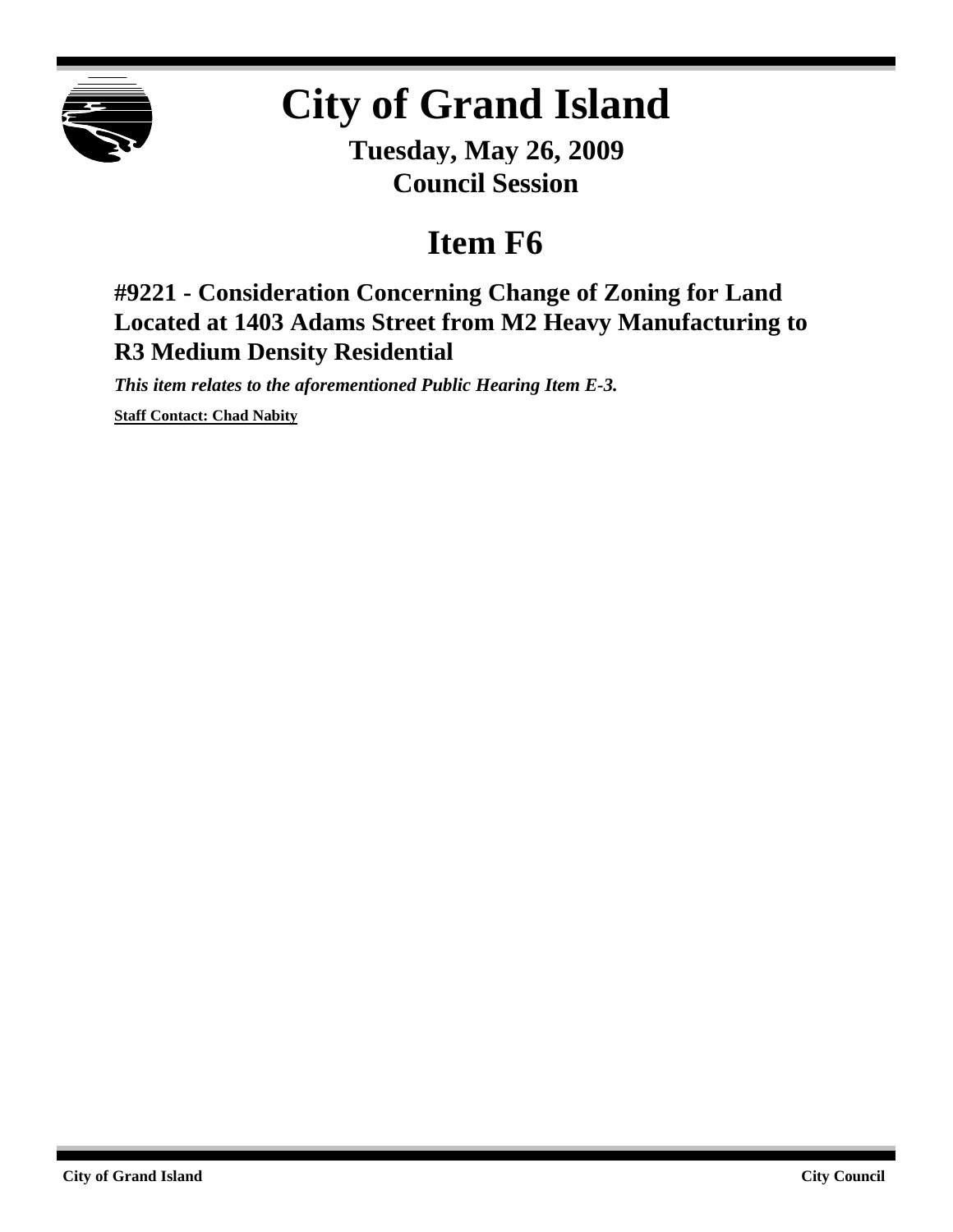## ORDINANCE NO. 9221

An ordinance rezoning a certain tract of land within the zoning jurisdiction of the City of Grand Island; changing the land use classification of a tract of land located in part of the East One-half of the Northwest Quarter of the Southeast Quarter (E1/2NW1/4SE1/4) of Section Twenty-one (21), Township Eleven (11), North, Range Nine (9) West of the 6th p.m., in Hall County, Nebraska, more particularly described below, from M2 Heavy Manufacturing to R3 Medium Density Residential; directing that such zoning change and classification be shown on the Official Zoning Map of the City of Grand Island pursuant to the provisions of Sections 36-44 and 36-51; and providing for publication and an effective date of this ordinance.

WHEREAS, the Regional Planning Commission on May 6, 2009, held a public hearing and made a recommendation on the proposed zoning of such area; and

WHEREAS, notice as required by Section 19-923, R.R.S. 1943, has been given to

the Boards of Education of the school districts in Hall County, Nebraska; and

WHEREAS, after public hearing on May 26, 2009, the City Council found and determined the change in zoning be approved and made.

BE IT ORDAINED BY THE MAYOR AND COUNCIL OF THE CITY OF GRAND ISLAND, NEBRASKA:

SECTION 1. The following tract of land is hereby rezoned, reclassified and changed from M2 Heavy Manufacturing to R3 Medium Density Residential:

A tract of land comprising a part of the East Half of the Northwest Quarter of the Southeast Quarter (E½NW¼SE¼), of Section Twenty-One (21), Township Eleven (11) North, Range Nine (9) West of the  $6<sup>th</sup>$  P.M., in the City of Grand Island, Hall County, Nebraska, more particularly described as follows:

Beginning at the northwest corner of Lot One (1), H.O.H.O. Subdivision, said point also being on the easterly right of way line of Adams Street;